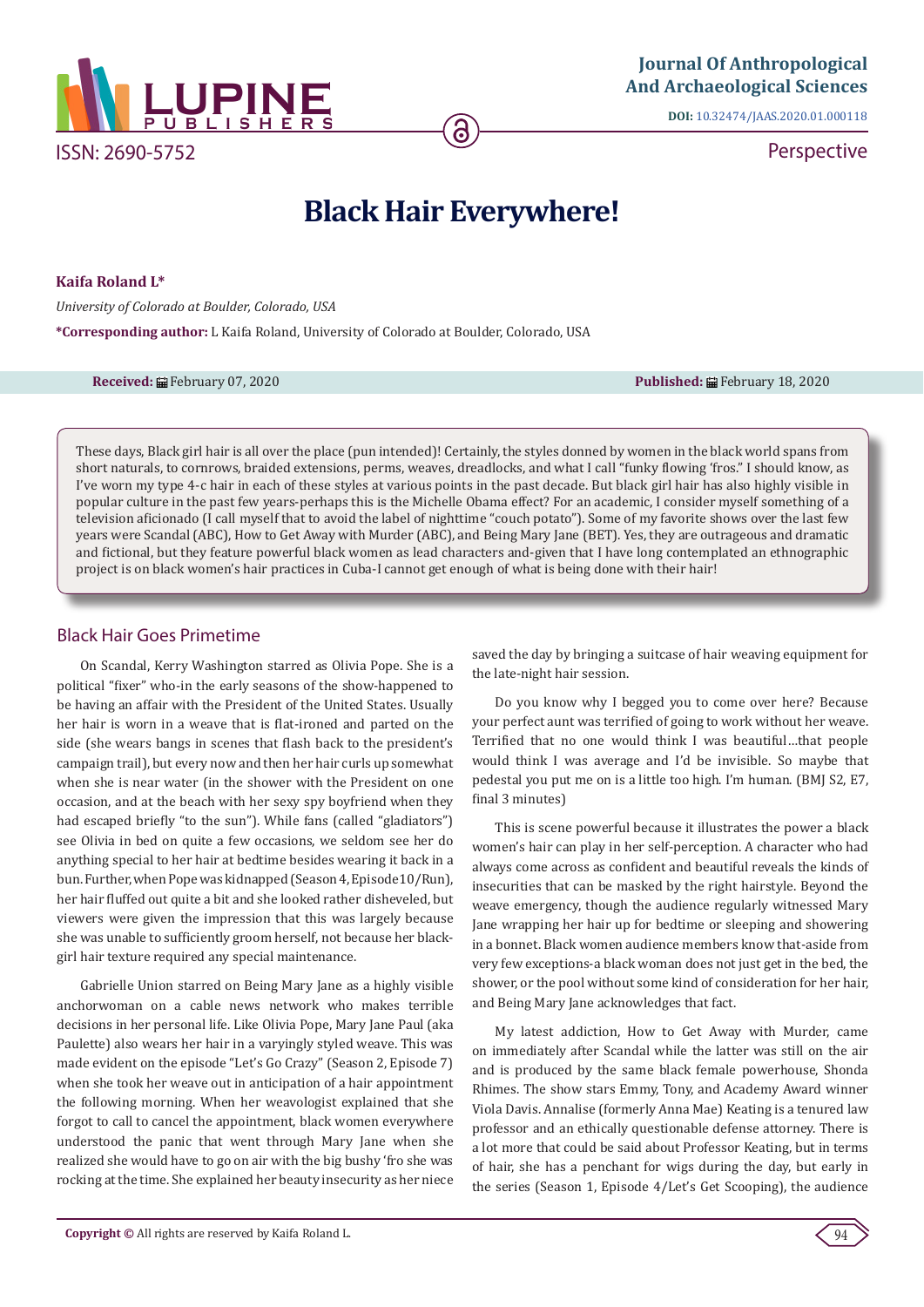witnessed her dramatically shed her wig and makeup as she cried at the discovery that her husband had had an affair with a dead girl for whom she was defending the accused. As in BMJ, this was a powerful scene because of the way it challenged viewers to observe a woman unmasking those trappings of beauty in a way seldom confronted so directly on screen. Following Mary Jane's explanation, the wigs appear to symbolize security and confidence, as Annalise regularly appears without them. For example, she was wig-less when she went on an alcoholic bender during the winter holidays of that first season (Season 1, Episode 11/Best Christmas Ever) after setting up her sexy police officer boyfriend for the murder of her husband though she knows he did not do it; at another point, her wig was cocked to the side when said sexy boyfriend had her pressed up against the wall in a sexual embrace (Season 1, Episode 9/Kill Me, Kill Me, Kill Me)! When she returned to her home after the holidays, she acknowledged that she needed help by calling her "V.I.P." mother played by Cicely Tyson (Season 1, Episode 13/Mama's Here Now). She is wig-less throughout the episode, but-as occurred in Being Mary Jane-real talk happens between this estranged mother and daughter while doing hair. Though the comb was all wrong, and "the kitchen" which had been mentioned was not addressed<sup>1</sup>, I sat with my mouth agape as I watched a black woman's natural hair (coarsely textured like mine!) being combed on primetime network television. Historically, thick, coarse, "nappy" hair in its natural state has been the epitome of unacceptability, and the definition of "not presentable." It had to be covered or straightened or even cut off; it could certainly never displayed in a close-up on television. Shonda Rhimes and Viola Davis validated the existence-if not the beauty-of the full array of black women's hair textures in that one scene.

I provide this lengthy lead-in to think about what it means to "do" black women's hair. The television characters I describe above are characterized as women of above-average means in the United States, and each of them reveals varying degrees of the processes involved in making oneself presentable to the broader (white/male) world: Olivia Pope's straight hair is rarely out of place, she always fits in perfectly in the white world, though there is the slightest evidence of an Africanoid curl when there is water involved; likewise, Mary Jane is always well-coiffed in the daytime, but this show (on the Black Entertainment Network whose first three seasons were produced by Mara Brock Akil of Girlfriends and The Game fame) foregrounds the main character's many black woman realities after hours; finally, Annalise/Anna Mae Keating, like Mary Jane Paul/ette has a more severely split personality. By day, she has it all together as a professor in a predominately white world (can I get a witness?), but by night her mask/wig is allowed to come off and the insecurity and baggage from her youth haunts her. She finds the information she needs to (hopefully!) begin healing sitting on the floor between the knees of her mother while getting her hair done.

## A World of Black Hair: Spotlight ll

As black American women, many of us believe we are the only ones with these hair issues. This despite the fact the the Dominican and Brazilian blow out are styling techniques used on white women and women of color throughout urban areas in the United States. There are black women with varying grades of Africanoid hair throughout the Americas who do not have access to the same booming black hair industry as those of us in the United States. I am particularly interested in how the millions of women of African descent in one corner of the world that has long been cut off from the United States get their hair needs met: Cuba.

When I first conducted research in Cuba, a young (black) man I was interviewing in Santiago-de-Cuba brought me to meet his family. As we were passing through the complex of neighboring apartment units in his solar, I observed a woman using a straightening comb to do another woman's hair, while others waited. The scene was familiar to me, but I did not delve further into the topic at the time. Perhaps it was "too normal" in my mind to be worthy of deeper investigation. On another occasion, when I had just begun to think about black women's hair as a topic of study, I observed a white woman with her brown-skinned, coarsehaired daughter (racialized as javada in Cuban terminology) on the porch of their home in Pinar del Rio. Sitting on the patio next door from the guest house where I was residing, I heard the mother muttering aloud about how difficult "this child's hair is to do." As the little girl's fine haired, white-skinned sister skipped about the porch during the ordeal, I wondered what kind of esteem the young brown girl would have when she grew up in Cuba's whiteaspiring society. Similarly, as I walked about Havana with my fluffy 'fro flowing, I was greeted by offers from what felt like every other black woman I passed to "do" my hair; my big 4-c afro was clearly viewed as problematic by my distant kinswomen. Fortunately, my hair provided an opportunity to visit an in-home salon myself to get braided extensions.

## Fieldnotes from a Havana Home Hair Salon

Yesterday I was approached by a 50-ish year old man whom I had met on previous visits who wanted to introduce me to his daughter who braids hair. Since I had just washed my hair the day before, I went and made an appointment for the following morning. There were three youngish women (20-something) waiting in chairs in the sunlit entryway to the small house to have weaves put in, and one older woman (over 50) in the chair getting multicolored cornrows put in her naturally gray hair. I told the stylist I was interested in getting cornrows like the woman whose hair she was doing but using all black hair.

I returned the next morning (Sunday) at the appointed time. Another woman was already in the seat with the early stages of small cornrows (corridos de trensas) needed to begin a weave.



<sup>1</sup> For readers who are unfamiliar, "the kitchen" is a euphemism used in the black community to describe the most tightly coiled hair at the nape of the neck.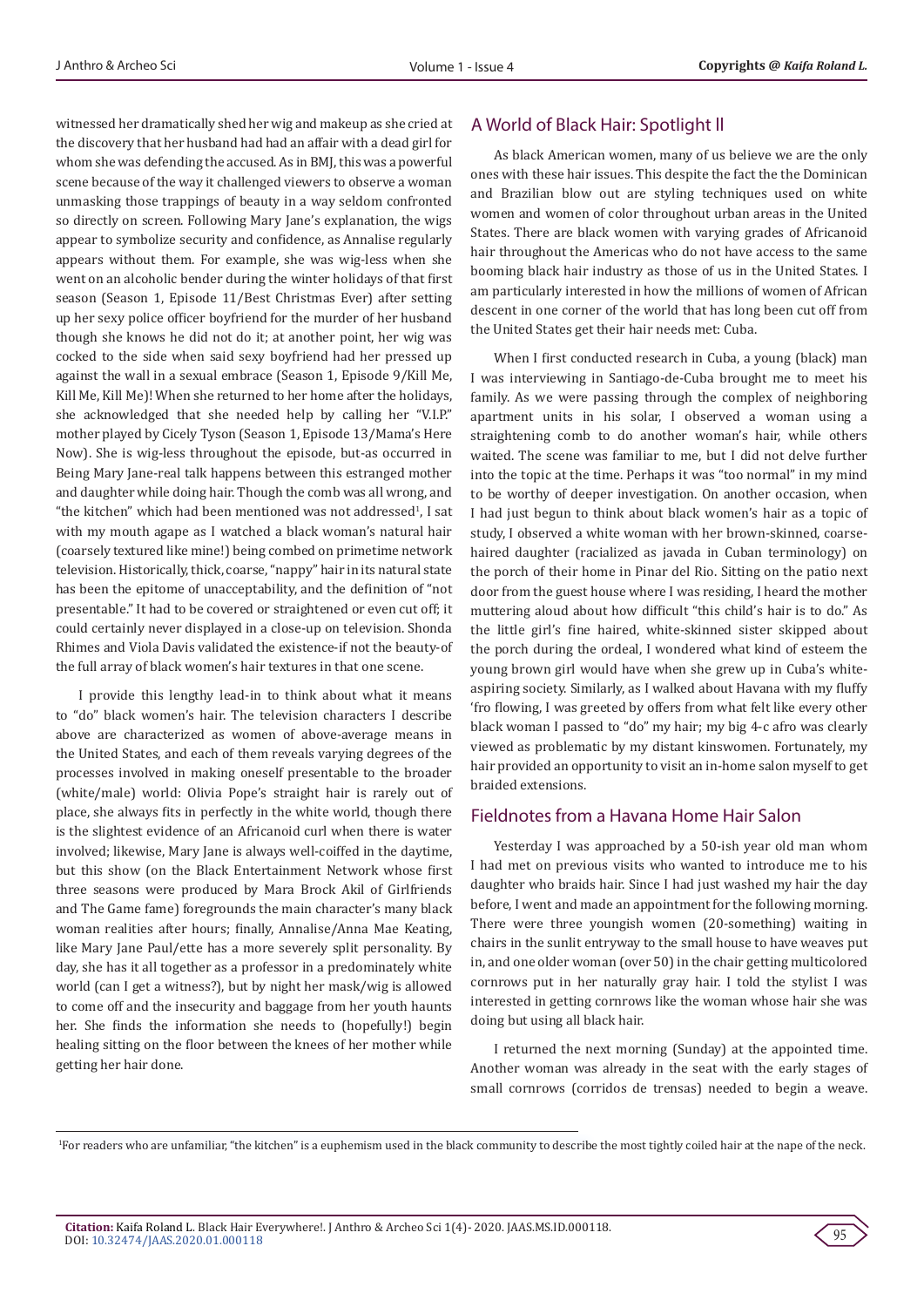After the stylist-Reglita-explained to me that there wasn't enough of the black hair color I wanted (because it was desaparecido<sup>2</sup>) but she could blend the reddish/brown color she had with the darker color I wanted, the woman in the seat was asked if she would mind if I went first since mine would only take about half an hour<sup>3</sup>. She distributed the reddish color across the other lady's fingers, and gave me a handful of the dark color to hold.

There was a Steven Segal movie on TV with Spanish subtitles and the volume down low. It was rarely the focus of attention. While getting my hair done, there were several interruptions, some of which annoyed Reglita. First the husband of the woman getting her hair done stood outside and the woman went out briefly to wish him a good day. Very soon after, a man (older and black) came by whom Reglita seemed to know. He asked how much it cost to get hair done like mine; she tried to avoid answering in front of me but he kept asking. She told him \$15 CUC; incredulous, he asked "en fula?" shaking his head, while she confirmed the hard currency price. Fifteen CUC (the equivalent of US\$15) was the price I had been quoted the day before though I was certain Cubans paid far less, likely in the far less valuable national currency prices (i.e., Moneda Nacional/MN). The man asked for and was permitted to get some water. A white male neighbor from across the courtyard called out to her to tell her about some cheese. She said she was braiding and would talk to him later. An older woman dressed in white<sup>4</sup> was passing by and the woman waiting to get her hair done jumped up and greeted her with kisses and they chatted for a while. Though the visitor greeted the stylist and me briefly, it was apparently not sufficient for Reglita's taste: after the older woman had left, Reglita asked the weave woman if she knew the lady in white, to which she curtly responded, "no," which I thought was odd since they had just greeted and chatted like old friends. Reglita grumbled about how the woman had not asked permission to enter as is normally expected. Soon after, a tall man with long dreadlocks stood in the foyer and she offered him water. He politely begged our permiso (pardon) and wiped his feet before entering. A blond woman I assumed to be the wife of the white man who had passed by earlier came in soon after to show Reglita the block of cheese her husband had mentioned. She told her how much it cost and how much she had bought. There seemed to be the promise of a transaction.

Eventually, Reglita's mother came down the spiral staircase toward the back of the room where my hair was being styled (I had barely noticed the staircase before she came down, but I had wondered where the rest of the household was). I had met her mother the day before; she was a big woman with a big personality. She greeted everyone, but I cannot remember what she talked about; I do recall that she turned on the fan and we had to secure the weave that was going to be "implanted" in the waiting woman's

hair. I also recall that at one point the woman waiting for her weave (denoted in my fieldnotes as WWW) picked up the hair that was sewn to a strand and wrapped in newspaper and cuddled it to her face, saying "oh my god, I love it, I love it, I love it!" I recoiled a bit at the unbridled adoration of finely textured hair by this woman whom Cubans would catergorize as a javada. As described of the child I observed in Pinar del Rio, a javada a person whose light complexion suggests European heritage while their coarse hair texture reveals African ancestry. While other mulatas and mulatos may have darker or lighter complexions that reveal racial mixture, their fine hair texture is perceived as more desirable in Cuba's white aspiring society. Therefore, the straight black hair that was about to be sewn into her head would adelantarle or advance her status.

Between all of these comings and goings WWW and I figured out that we knew one another. She was the pregnant housekeeper at [a nearby hotel] when I dropped by in May. Her child is now 2 months old. Before our discovery, I heard her grumbling about diapers. At another point, she was talking about watching the Mexican telenovela the night before and seeing a scene where there were several hairstyle options, and going crazy for them. At one point I asked Reglita if the weave we were holding down with the remote control was synthetic and was told it was natural. The night before, [a mutual friend] had told me that she had grown her (mulata) hair out and cut it to sell to Reglita for \$100 CUC. She had grown it back and cut it again in February for \$50 CUC. She is now in the regrowing stage again, with her hair currently at shoulder length. WWW said she lived in Playa near Marina Hemingway (which is rather far), I told Reglita she must be good if WWW came that far just to get her hair done. I was told WWW's weave would take around two hours, which didn't seem like long for what I've heard about how long weaves take in the US.

As I stated at the beginning, black girl hair is everywhere. In a 2009 film entitled "Good Hair," comedian Chris Rock produced a documentary that portrayed the globality of the black hair industry. The film was problematic in many ways, but-like the television shows described at the beginning of this paper-it put the question of black women's hair practices on a screen for the world to see. Like Annalise Keating or Mary Jane Paul, it isn't that black women do not realize our own hair issues; it is just that those issues are normally kept "between us sisters." It is uncomfortable for us to take our wigs and weaves off in front of those who do not know our reality. My objective in my study of black women's hair practices in Cuba is to expand the circle of sisterhood to a place long outside of U.S. consideration. What are their experiences? How parallel or different are they from black women's experiences elsewhere in the African diaspora? And does the home hair industry provide a space for black women's economic independence in Cuba's rapidly changing society?



<sup>2</sup> Translates as "disappeared," meaning it was no longer available through her informal networks.

<sup>3</sup> Indeed, the entire visit lasted approximately 40 minutes.

<sup>4</sup> I did not get the sense that the woman was an iyawo initiate in the African-based religion of Santeria of which many Cubans of clear African descent are practitioners; such individuals must ritually dress in white for one year. I wondered instead if the woman was a child of Obatala-an orisha (or deity) in Santeria whose identifying color is white, or perhaps a steward in a more mainstream Christian church).